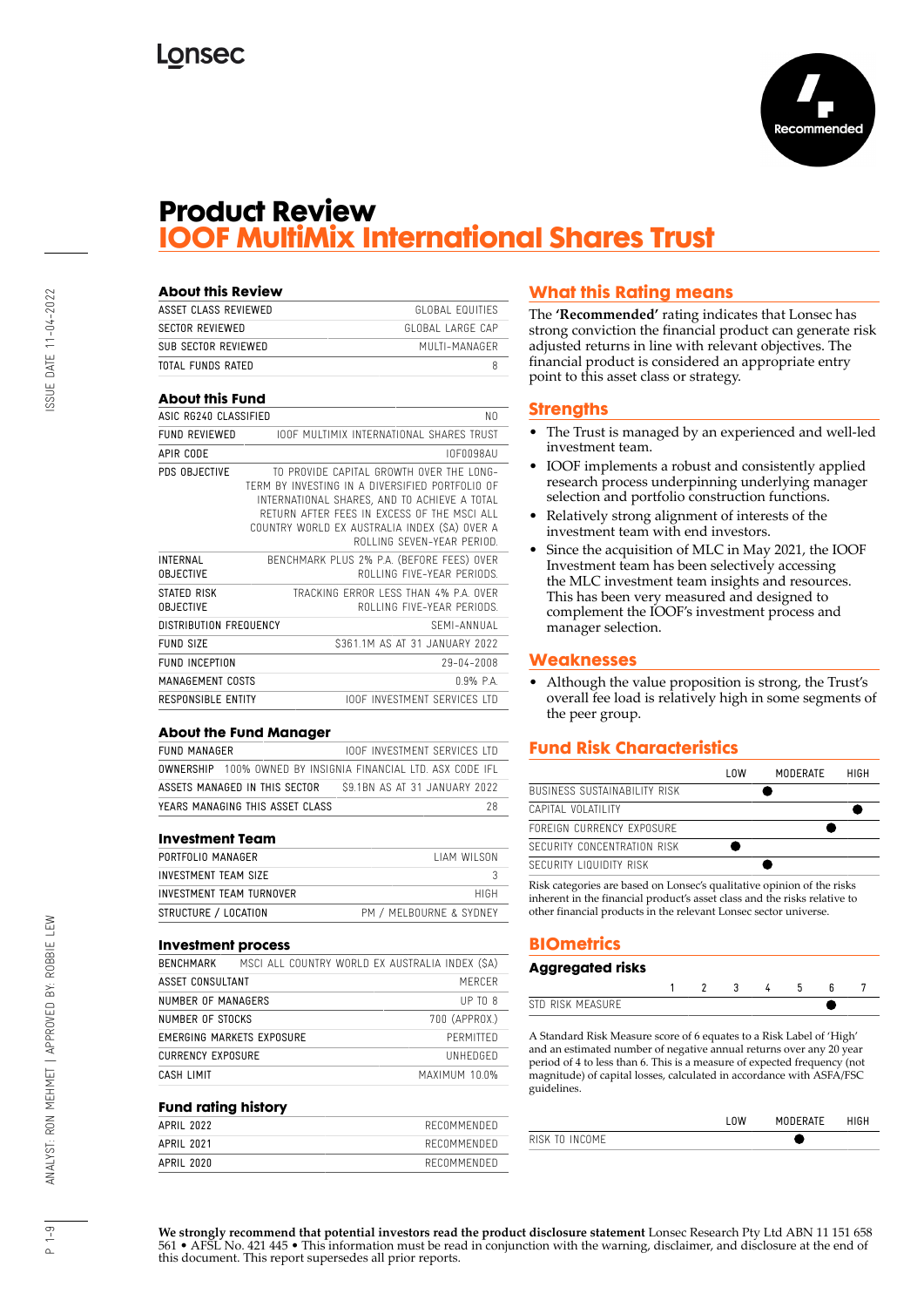# **IOOF MultiMix International Shares Trust**

#### **Features and benefits**



Fee BIOmetrics are a function of expected total fee as a percentage of expected total return.

## **What is this Fund?**

- The IOOF MultiMix International Shares Trust ('the Trust') is a multi-manager strategy that provides exposure to a selection of global equity investment managers. IOOF adopts an active approach to portfolio construction, where the underlying investment managers have been chosen for their different, yet complementary investment styles. An active strategy is employed with strategic tilts towards emerging markets and global small caps.
- The Trust is managed by IOOF Investment Services Ltd ('IOOF' or 'the Manager'). IOOF adopts a Multi-Manager investment style, taking an active approach. IOOF's investment philosophy is guided by a number of key principles which have foundations in academic research; active managers can outperform sector benchmarks over the long-term, in-depth research and analysis can provide superior insight and provide potential for outperformance, and investment style can have a significant impact on performance.
- IOOF's investment philosophy is guided by a number of key principles which have foundations in academic research: active managers can outperform sector benchmarks over the long term; in-depth research and analysis can provide superior insight and provide the potential for outperformance, and investment style can have a significant impact on performance.
- The Trust is constructed to be style neutral, although may have style tilts when deemed appropriate. The Trust currently exhibits strategic tilts towards emerging markets and small caps. It is also highly diversified – at the time of review, the Trust was invested in eight underlying investment managers. The underlying fund manager allocations as at 31 December 2021 were TT International 9.2%; EAM 8.0; The Northern Trust 15.5%; Antipodes Partners 13.3%; Wellington 13.8%; THB International 6.1%; Alphinity 18.9%. Royal London 13.6% and Cash 1.6%.
- The Manager seeks to generate returns through active fund manager selection, aiming to blend a range of investment styles (value, growth, quality) while maintaining meaningful active stock and sector positions, including emerging markets managers. IOOF also has a preference for high conviction boutique managers and those with relatively low levels of funds under management (FUM).
- The Trust aims to deliver returns of 2% p.a. (before fees) above the MSCI All Country World ex Australia Index (\$A) with a tracking error of below 4% p.a. over rolling five-year periods.

• As per the PDS dated 30 November 2019 including information for financial year ended 30 June 2021. The ongoing annual fees and cost to investors in the Trust includes management fees and costs of 0.90% p.a. which comprise 0.90% p.a. management fee. Of note the Trust does not charge a performance fee at the headline level. The net transaction costs for the Trust were 0.19% p.a. for the 12-month period ended 30 June 2021. Transaction costs include explicit (e.g., brokerage, stamp duty, clearing) and implicit (buy/ sell spreads) costs of buying and selling underlying assets (like shares or fixed income) and the cost of hedging/protection strategies incurred in managing the Trust. These costs are not paid to the Manager. Some transaction costs may be incurred due to investor activity (e.g., buying securities when new application money flows into the Trust and selling securities to meet Trust redemptions) and these may be recouped via the Trust's buy/sell spreads (an investor activity fee). As at the time of this review, the Trust's buy/sell spreads were 0.14%/0.14% but as these can change frequently depending on market conditions, please refer to the Manager for the latest information.

## **Using this Fund**

**This is General Advice only and should be read in conjunction with the Disclaimer, Disclosure and Warning on the final page.**

- Lonsec notes that the Manager has produced a Target Market Determination (TMD) which forms part of its design and distribution arrangements for the Fund. Lonsec has sighted the TMD that has been provided by the Manager and notes that this should be referred to for further details on the Target Market Summary Description of Target Market and Review Triggers.
- The Trust is a 100% 'growth' based portfolio with no exposure to income assets. It has a strong emphasis on maximising capital growth over the long-term. Investors should expect high short-term fluctuations in values and a higher chance of capital loss. However, they are prepared to accept this as a trade off in achieving their long-term investment objective.

#### **Suggested Lonsec risk profile suitability**

SECURE DEFENSIVE CONSERVATIVE BALANCED GROWTH HIGH GROWTH ●

For guidance on appropriate asset allocations and risk profiles, refer to the latest Lonsec Strategic Asset Allocation Review and Risk Profile Definitions on our website.

## **Changes Since Previous Lonsec Review**

- IOOF Holdings Ltd has changed its name to Insignia Financial Ltd. The Insignia Financial Group is made up of a number of leading brands including IOOF and MLC.
- Since the acquisition, there have been no significant changes to the investment philosophy and/or process.
- Since the acquisition of MLC in May 2021, the IOOF Investment team have been selectively accessing the MLC investment team insights and resources. This has been very measured and designed to complement IOOF's investment process and manager selection.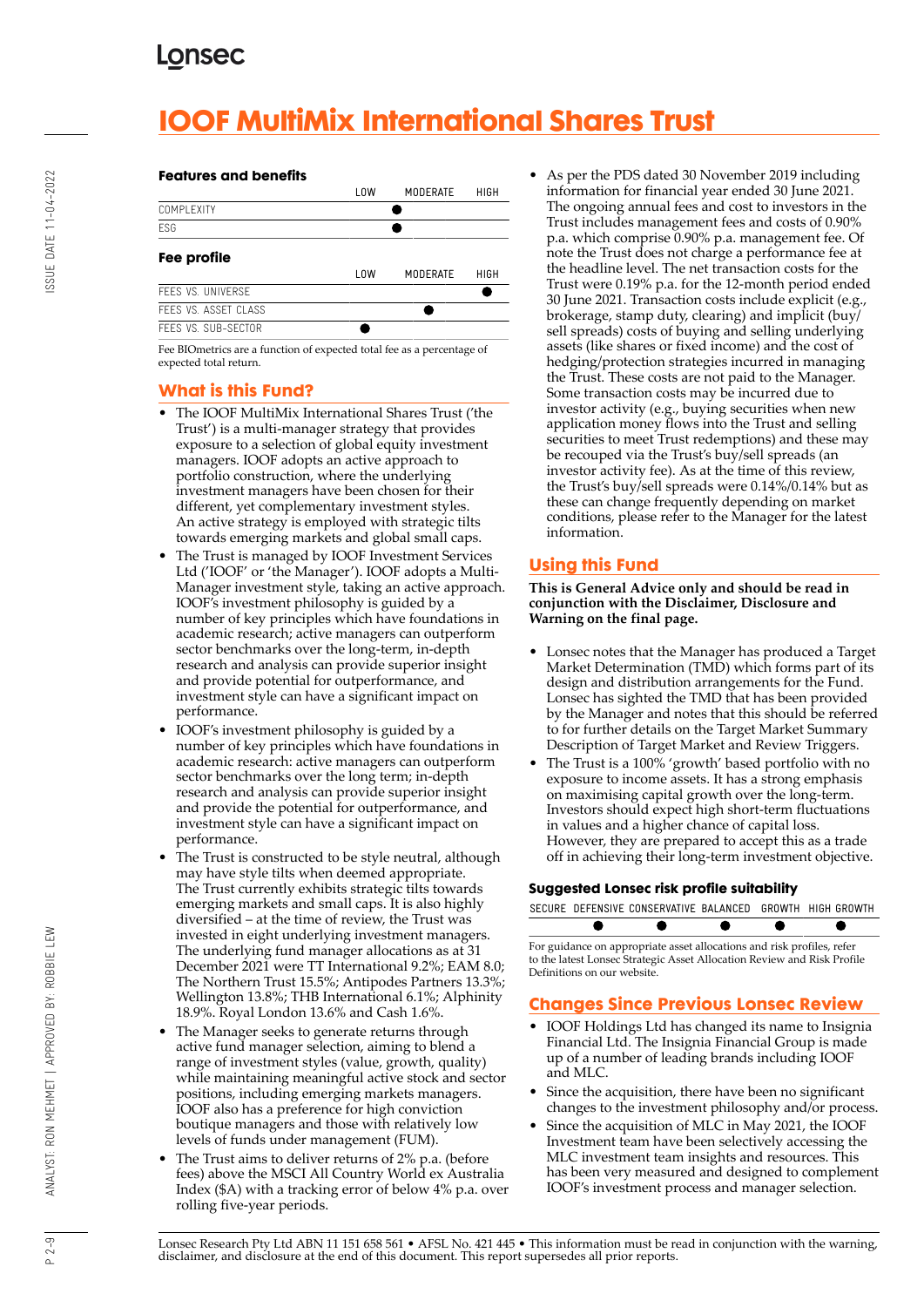# **IOOF MultiMix International Shares Trust**

• The Investment team has obtained access to MLC Asset Management's consulting resource – JANA. The input from JANA has thus far been limited compared to the services received from the incumbent dedicated asset consultant – Mercer.

## **Lonsec Opinion of this Fund**

#### **People and resources**

- In May 2021, Insignia Financial Ltd (ASX code: IFL) completed its transaction agreement with the National Australia Bank (ASX Code: NAB) to acquire 100% of the MLC wealth management business. Upon finalisation of this transaction, the investment resources and personnel have begun working together to manage their respective products. With both businesses having significant experience in investment management, there are positive synergies meaning the collaboration has been additive to both parties. Further, there have been minimal disruptions to investment processes or personnel. Lonsec believes this process was professionally managed and has therefore resulted in a smooth transition and ongoing function for both businesses. Reporting lines, roles and responsibilities remain clear and undisrupted.
- The investment team is led by CIO Dan Farmer and further succession planning efforts also saw the appointment of Stanley Yeo as Deputy CIO and Head of Equities. Farmer previously managed the Australian equities portfolios at IOOF, and prior to joining the organisation, was Senior Executive Investments at Telstra Super. Lonsec believes that Farmer possesses the appropriate experience and skills to lead the team and has skilfully navigated the changes that have arisen from the MLC/Insignia Financial Ltd merger.
- The team consists of 22 people in total, other than Farmer and Yeo. The rest of the team comprises six heads of asset class/implementation, one head of governance, five portfolio/asset managers, one asset allocation manager, three performance analysts, three implementation analysts, and one governance specialist.
- IOOF relies on the services of an external asset consultant, Mercer, when formulating individual strategies. Mercer provides ad-hoc advice and is an important input in terms of formulating strategic asset allocation and strategic tilting. Lonsec views Mercer as well-equipped to provide guidance and advice to the team. Lonsec believes there is a balance to be struck by the Manager when considering advice from Mercer whilst maintaining full discretion over portfolio management decisions. Pleasingly, their working relationship appears collaborative, but this will continue to be an area of focus for Lonsec in future reviews.
- The Trust is managed by Portfolio Manager Liam Wilson who took over from Yeo last year. In addition to the Trust, Wilson also has responsibilities for the Emerging Market share strategies, including the OptiMix Wholesale Property Securities Trust. Lonsec considers Wilson to be suitably qualified with 18 years' experience and adept at managing the Trust, exhibiting a high degree of awareness concerning risk constraints and seeking out opportunities that offer additional alpha without compromising on quality.
- Wilson is well supported by several members of the Investment Team. This includes his primary backup Head of Equities and Deputy CIO Yeo who was the previous Portfolio Manager for eight years and possesses 22 years of experience. Wilson also has the support of Paul Crisci with 22 years of equities experience.
- Lonsec views key person risk associated with Wilson as low given the strong support and backup structure implemented.
- The Manager's variable remuneration structure is measured against individual asset sector benchmarks and peer group comparisons and is linked to rolling one and three-year performance periods. Lonsec considers this to be a reasonable alignment with short and medium-term performance, however less so with longer-term objectives in high-risk profile funds managed by the team. IOOF allows members of the investment team to receive their bonuses (up to 100% base) in IFL shares. Lonsec views this change positively and believes it promotes further alignment and retention across the team. Lonsec understands the scheme is available to more senior investors.

### **Research and portfolio construction**

- IOOF's research process integrates both quantitative and qualitative factors. The quantitative process is used to establish specific risk/return objectives at both the Trust and sector level and also to assist in the screening, modelling, and identifying investment managers that in aggregate have the attributes to construct a blended portfolio to meet a specific return and risk target. Overall, Lonsec considers IOOF's manager research process to be detailed and transparent.
- IOOF's research process aims to establish a narrow universe of funds that have been filtered by various criteria including IOOF's house views on suitable styles of managers for given asset classes and managers rated highly by Mercer. While Lonsec has a positive view of the depth and breadth of Mercer's domestic and global investment manager coverage, Lonsec is mindful of increased turnover within Mercer's Manager Research Boutique (MRB) over recent years. Combined with IOOF's sector specialist model, Mercer's MRB has allowed the Manager to undertake research across a broader range of underlying managers and strategies. Stability at Mercer will be important to IOOF and the Trust's management.
- In constructing the portfolio, Lonsec believes IOOF takes appropriate levels of activeness to achieve the Trust's objective. The level was increased from 66% as at 31 December 2020 to 70% as of 31 January 2022. The Manager has a deliberate smaller market capitalisation bias and allocation to non-traditional or niche strategies such as emerging markets which may result in performance that differs substantially from peers and benchmark over an investment cycle.
- IOOF has displayed strong discipline in removing underperforming or unsuitable strategies from the Trust as and when the need arises. Pleasingly, this discipline has been applied equally to both external and internal strategies.

Lonsec Research Pty Ltd ABN 11 151 658 561 • AFSL No. 421 445 • This information must be read in conjunction with the warning, disclaimer, and disclosure at the end of this document. This report supersedes all prior reports.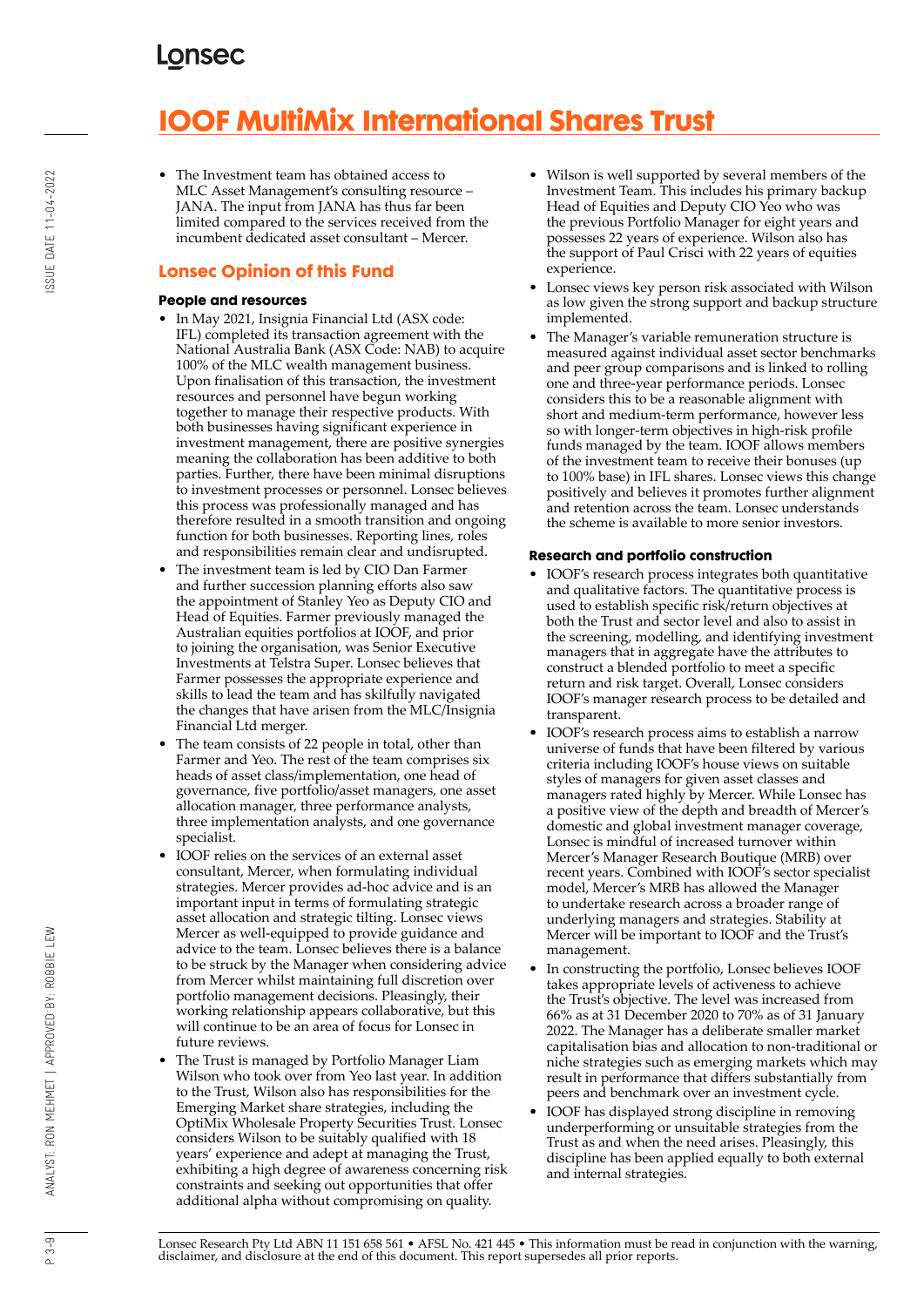# **IOOF MultiMix International Shares Trust**

• Pleasingly, IOOF has a well-developed list of designated backup managers in the event of an adverse scenario eventuating (i.e., key Portfolio Manager departing). Lonsec looks favourably on multi-manager strategies having well-formulated contingency plans, believing it to be consistent with industry 'best practice'.

### **ESG Integration**

- The Manager has articulated a commitment to the integration of ESG within their investment process with evidence of a policy framework and public positioning. The ESG policy is freely available on the firm's website. Overall Lonsec views the strength of this commitment to be in line with peers.
- The level of disclosure with respect to the Manager's proxy voting policy and voting outcomes is in-line with peers with a limited policy framework. While reporting on voting decisions is publicly available, the reporting is lagging peers. The Manager does not provide any details on engagement policy or engagement outcomes.
- There is clear evidence of ESG incorporation when selecting a manager. Elements of ESG are visible throughout the product design process. High-level monitoring of ESG characteristics at the manager level is evident. Overall ESG integration within the investment process is in-line with peers.
- The lead portfolio manager demonstrates an ability to engage on broad ESG topics and the Manager has a systematic approach to track engagement outcomes. ESG is integrated across the majority of the portfolio. The Manager has an observable approach to performing detailed look-through ESG analysis of underlying holdings. Overall, on a peer relative basis, Lonsec considers the overall level of ESG integration within the Trust to be low to moderate.

#### **Risk management**

- Lonsec has been satisfied with the structure of the risk management functions embedded within the investment process. While continually evolving, the Manager has integrated compliance systems that enable underlying mandates to be implemented to ensure compliance with their predefined guidelines.
- Underlying managers are typically accessed via separately managed accounts enabling IOOF to tailor mandates to its requirements, e.g., maximum stock bet limits or maximum cash holdings. Lonsec considers this a positive structure as it can facilitate tighter portfolio construction, better product design control, the opportunity for better pricing, improved tax efficiency for investors, and the ability to manage implementation and transitions more efficiently.
- IOOF closely monitors manager portfolios and weightings on a daily basis and investigates daily any excess return outliers exceeding the 99% confidence level. In Lonsec's opinion, ongoing mandate monitoring is very important within the Multi-Manager structure, as it is just as critical for underlying managers to be adhering to their investment process as it is that the process is of high quality.
- The Product Operational Accounting and the Office of the Responsible Entity undertake operational due diligence on potential investment managers and

undertake annual reviews of the operational risks associated with employed managers. Lonsec views this positively as it reduces the workload of Portfolio Managers and improves specialisation.

The team is continuing to improve the transparency of the underlying portfolios and has added these portfolios into Bloomberg PORT and FactSet.

#### **Performance**

- The Trust aims to outperform the MSCI All Country World ex Australia Index AUD ('the Benchmark') by 2% p.a. (before fees) over rolling seven-year periods.
- To 31 January 2022, the Trust returned, net of fees, over one, three, and five years 17.5% p.a., 15.1% p.a., and 13.2% p.a. respectively. Overall, in these three time periods, the Trust underperformed both the Benchmark and the Lonsec median peer group. Over, these three-time periods, the Trust's volatility (as measured by the annualised standard deviation) for one year was in-line with the peer median group metrics and below over three and five years. In terms of maximum drawdowns over one year the Trust was in-line with the peer group median metrics and below over three and five years.
- The Trust's returns and annualised standard deviation outcomes have resulted in the Sharpe ratio to 31 January 2022 being over one year below the peer group median metrics and above over three and five years.

### **Overall**

- Lonsec has maintained the Trust's **'Recommended'** rating at its most recent review. The rating reflects the high regard and conviction for the experience and calibre of the investment team. The rating is also underpinned by Lonsec's positive view of the Trust's robust and repeatable investment process. Notably, the increased resourcing post-integration of the OnePath team provides further depth of expertise within investment management and risk management.
- Lonsec believes the Trust encompasses a differentiated feature in its willingness to back boutique investment managers early in their lifecycle.
- Considering the integration of MLC is expected to be a multi-year journey, Lonsec will be closely monitoring the degree of collaboration and realised synergies.

## **People and Resources**

### **Corporate overview**

Insignia Financial Ltd ('Insignia Financial') is a wealth management company offering products and services across, financial advice and distribution, portfolio and estate administration, and investment management. Insignia Financial is listed on the Australian Stock Exchange (ASX code: IFL). As of 31 December 2021, Insignia Financial had \$325.8bn in Funds Under Management and Administration.

These services are operated through a suite of brands including IOOF, Shadforth, Lonsdale, Bridges Financial Services, Consultum Financial Advisers, M3 Financial Services, RI Advice and Australian Executor Trustees.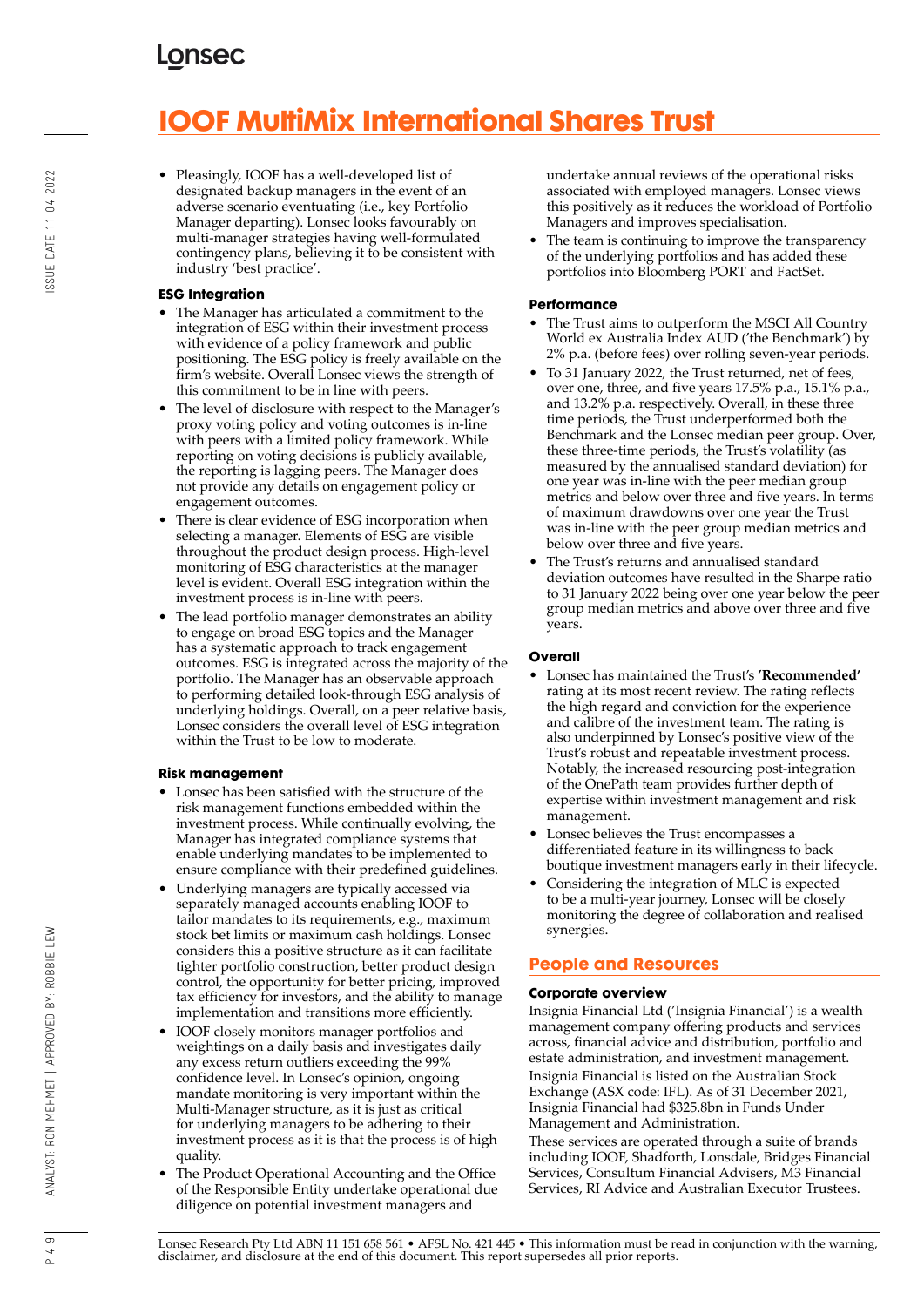# **IOOF MultiMix International Shares Trust**

#### **Size and experience**

| <b>NAME</b>   | POSITION                              | <b>EXPERIENCE</b><br>INDUSTRY /<br><b>FIRM</b> |
|---------------|---------------------------------------|------------------------------------------------|
| DANIFI FARMER | CIO.                                  | 26/12                                          |
| STANI FY YF0# | HEAD OF FOUITIES AND<br>DEPUTY CIO    | 22/11                                          |
| TIAM WILSON   | PORTFOLIO MANAGER.<br>GLOBAL FOUITIES | 18/2                                           |

#### # Primary back-up

The Investment Team is structured along specialist lines. Liam Wilson is Portfolio Manager, Global Equities, and joined IOOF in February 2020 as part of the ANZ Wealth merger. Wilson possesses 18 years of multimanager experience across multi-asset and single sector portfolios. Yeo, as Deputy CIO and Head of Equities, is the backup Portfolio Manager and has a wealth of experience and oversight of the strategy alongside Farmer (CIO) who oversees the operations of the investment team.

In total, the IOOF investment team consists of 22 personnel including two investment governance specialists with an average of over 20 years of industry experience. The team is led by CIO, Dan Farmer and includes six Heads of Asset Classes and Implementation, six Portfolio Managers, three supporting analysts and two members dedicated to asset allocation.

The Portfolio Manager conducts qualitative and quantitative research and provides overall data support and recommendations to the six-member Investment Management Committee ('IMC'). The IMC ultimately considers and approves asset allocation decisions and manager appointments.

The IMC meets bi-monthly or more frequently if required, and comprises Anthony Hodges (Chairman and External Member), Denise Allen, and Mary-Anne Nunan (External Members). Daniel Farmer (CIO), Stanley Yeo (Deputy CIO), and Manish Utreja (Head of Alternatives). Osvaldo Acosta has been appointed as Secretary.

Back-office functions are performed by IOOF's Investment Operations Team. Compliance monitoring, custody, unit pricing, registry, and financial reporting functions are outsourced to various parties including Insignia Financial and BNP Paribas; while transition management and implementation are performed by a panel of transition managers including Citi, Macquarie, UBS, and State Street.

#### **Remuneration**

The investment team is rewarded with a combination of base salary and variable bonus. 70% of the bonus is assessed on fund performance relative to the relevant peer group over one- and three-year periods, with the other 30% awarded on qualitative factors such as team contribution and client servicing. Members of the investment team may choose to receive their bonus (up to 100% of the base salary) in IFL shares.

#### **Asset Consultant**

IOOF has appointed Mercer as its primary external asset consultant since July 2017. The Manager will seek Mercer's consultancy services when performing due diligence on prospective and currently appointed underlying managers, designing neutral benchmarks,

stress testing, and performing various other risk management functions. Mercer will also provide strategic tilting advice.

#### **Research Approach**

#### **Overview**

| RESEARCH<br>PHILOSOPHY                 |                             | BI FNDED QUALITATIVE AND QUANTITATIVE<br>RESEARCH                             |
|----------------------------------------|-----------------------------|-------------------------------------------------------------------------------|
| TARGET<br>MANAGER                      |                             | HIGH QUALITY BETA AND ALPHA MANAGERS, BOTH<br><b>FSTABLISHED AND BOUTIQUE</b> |
|                                        | NO. OF MANAGERS IN UNIVERSE | UNI IMITED                                                                    |
| NO. OF MANAGERS ACTIVELY<br>RESEARCHED |                             | ALL MANAGERS RESEARCHED BY<br>MFRCFR                                          |
| <b>RESEARCH</b><br><b>INPUTS</b>       |                             | VARIOUS - MANAGER MEETINGS, ASSET CONSULTANTS<br>FTC.                         |

IOOF's integrated quantitative and qualitative investment process aims to establish a narrow universe of funds that have been filtered by various criteria including IOOF's house views on suitable styles of managers for given asset classes and managers rated highly by Mercer. Qualitative research then focuses on the firm's background and history, the key people and resources, investment style and strategy, portfolio construction, and constraints.

#### **Screening of Managers**

IOOF places a strong emphasis on active risk budgeting when in the Portfolio Construction process, and therefore identifies the type of managers/mandates required to fulfill particular roles within the available tracking error budget. As such, managers who would be unlikely to fulfill a certain role within the portfolio will be screened out. This approach allows IOOF to minimize the universe of products to a manageable size rather than considering all available managers in each asset class. For example, IOOF's house view on Australian equities is that well-resourced active managers, with a strong alignment of interest between investment staff and investors with relatively low funds under management, are most likely to outperform, and so will dedicate the research effort to these types of managers as opposed to the entire Australian equity universe.

IOOF also has access to Mercer's Global Investment Manager Database ('GIMD') to enhance the scope of their research capability and as an additional tool for filtering to identify the most suitable funds. GIMD is an online database that encapsulates information ranging from manager research notes, historical performance statistics, ideas emerging in other markets, and economic research on approximately 5,300 managers and 26,000 funds.

Typically, IOOF will focus its research on managers rated B+ or higher by Mercer. However, the discovery of managers may be sourced through any source including Mercer, directly by IOOF, through existing networks and contacts with other industry participants, such as managers, consultants or superannuation plan operators. The IOOF investment team are encouraged to have a wide opportunity set for investment ideas.

#### **Research focus**

The list of potential managers identified as research priorities by the screening process will then be subject to additional research by the IOOF team before they can be included in a portfolio. This 'double' layer of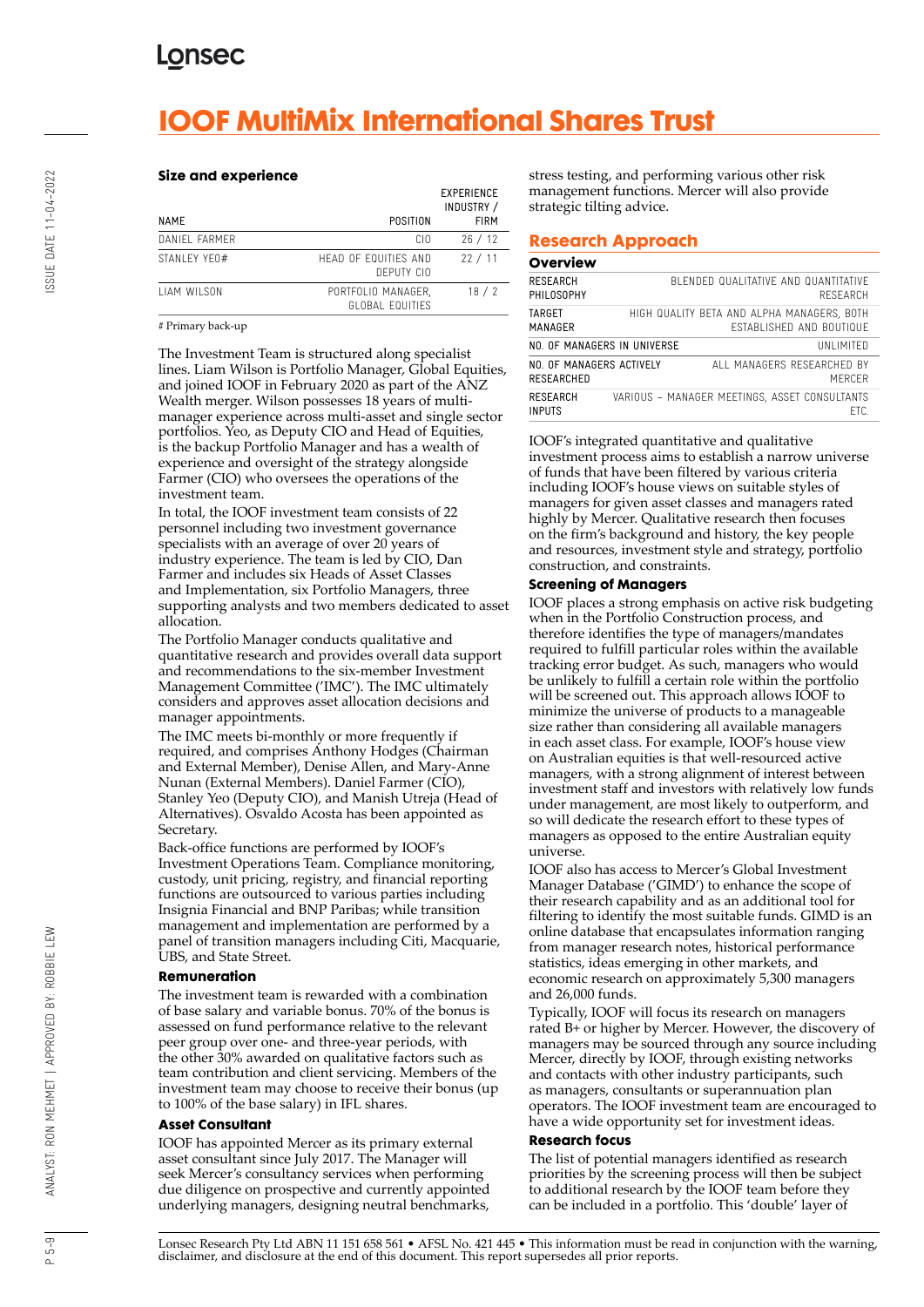# **IOOF MultiMix International Shares Trust**

manager research typically ensures that final funds in the portfolios have undergone a rigorous review process.

IOOF undertakes a mix of both qualitative and quantitative research. From a qualitative perspective, IOOF considers factors such as the firm's background and history, financial position, the calibre of key decision-makers and the depth of available resources, investment strategy and style, idea generation and portfolio construction processes, and implementation constraints. The types of quantitative analysis conducted will include various types of performance, return and style-based analytics, various types of portfolio holdings-based attribution, and risk factor analytics.

## **Portfolio Construction**

#### **Overview**

| BENCHMARK                         | MSCI ALL COUNTRY WORLD EX AUSTRALIA INDEX (SA)                  |  |  |  |
|-----------------------------------|-----------------------------------------------------------------|--|--|--|
| YFS<br>EMERGING MARKETS PERMITTED |                                                                 |  |  |  |
| RETURN OBJECTIVE<br>(INTERNAL)    | BENCHMARK PLUS 2% P.A. (BEFORE FEES)<br>OVER ROLLING FIVE-YEARS |  |  |  |
| RISK OBJECTIVE (INTERNAL)         | <4% P.A. TRACKING FRROR OVER FIVE<br>YFARS                      |  |  |  |
| <b>INVESTMENT STYLE</b>           | MUITI-MANAGER                                                   |  |  |  |
| TYPICAL NO. OF MANAGERS           | $UP$ TO $8$                                                     |  |  |  |
| <b>OBSERVED ACTIVE SHARE</b>      | 70%                                                             |  |  |  |
|                                   |                                                                 |  |  |  |

IOOF's primary objective with respect to the determination of manager weightings is to achieve a style-neutral portfolio free from any undesired systematic style, capitalisation, or other factor biases relative to the relevant benchmark. Manager weightings are also determined via an assessment of contribution to total active risk to ensure no one manager has a disproportionate expected contribution. However, a manager's contribution to total active risk is not considered in isolation but with reference to the correlation of its excess returns with other managers and the objective of the product.

To summarise the actual portfolio construction process, in the first instance, active risk and return targets are set for the Trust's risk profile. The tracking error or risk budget is then apportioned between allowable asset classes based on IOOF's house views of the available risks and opportunities. Finally, managers are selected and blended to fill the risk budget, with each manager's contribution to risk being commensurate with their expected contribution to the alpha target. The number and style of managers within each asset class are also pre-determined according to IOOF's house view. Manager blending is conducted following both qualitative and quantitative assessments. The qualitative analysis includes a comparative analysis of each manager, and the diversification benefits they offer. Quantitative analysis includes factors such as correlation, historical returns, style biases, capitalisation analysis, regression analysis, and various risk analytics. Prior to submitting a manager recommendation to the IMC, the recommendation is peer-reviewed by the Investment Manager Peer Review Group. This group consists of senior investment professionals (Chief Investment Officer and Portfolio Managers) that are ultimately responsible for the review of manager proposals before being formally considered by the IMC. This ensures any manager proposal to the IMC has been rigorously peer-reviewed as a means of quality control and to minimise individual bias and subjectivity. It is also a means to consider the manager's proposal in a total portfolio context.

The following summarises the underlying managers within the Trust as of 31 December 2021. Consistent with IOOF's aim of broad style neutrality, there is a selection of managers with varying investment styles.

- Alphinity (Core)
- TT International (Emerging Markets)
- Wellington (Growth)
- Antipodes (Global Long / Short)
- EAM Investors (Emerging Markets Small Caps)
- THB (Micro-Caps)
- Northern Trust (Value)
- Royal London (Intrinsic Value)

## **Risk Management**

#### **Risk limits**

| SEPARATE RISK MONITORING TEAM<br>YFS. |                                         |      |  |  |
|---------------------------------------|-----------------------------------------|------|--|--|
| MANAGER LIMITS                        | MAXIMUM 25% OF ACTIVE RISK (SOFT LIMIT) |      |  |  |
| SECTOR/REGION LIMITS<br>NOT STATED    |                                         |      |  |  |
| EMERGING MARKETS LIMITS<br>NOT STATED |                                         |      |  |  |
| CASH LIMIT                            |                                         | 1 በ% |  |  |

All underlying managers are subject to constraints as specified in an investment management agreement. Most underlying managers are accessed via separately managed accounts. This enables IOOF to tailor mandates to its requirements, for example, maximum stock exposure limits or maximum cash holdings. The risk tools employed by IOOF include Bloomberg, Factset, and BARRA. Risk analysis is also completed by Mercer, whenever a change to the portfolio is proposed.

#### **Risk monitoring**

The IOOF investment manager monitoring process consists of a number of prescribed stages. This includes the review of monthly investment reports, review of quarterly manager questionnaires, formal quarterly manager interviews, quarterly manager review notes, ongoing quantitative performance analytics, and ongoing review of external research. Quarterly Manager Questionnaires cover not only risk and performance but also any changes or developments in people or processes. Formal manager interviews (and site visits where practical) are also conducted on an ad-hoc basis where required.

Manager weightings are monitored on a daily basis and are rebalanced on an ongoing basis using cashflows. Using cashflows in this way means that active rebalancing of the portfolio is rarely required which minimises turnover and transaction costs/tax implications.

Product Operational Accounting and the Office of the Responsible Entity works with the Investment Team to review and assess the operational capabilities of all manager appointments.

This team also monitors, reviews and assesses the operational risks associated with employed Investment Managers on an annual basis.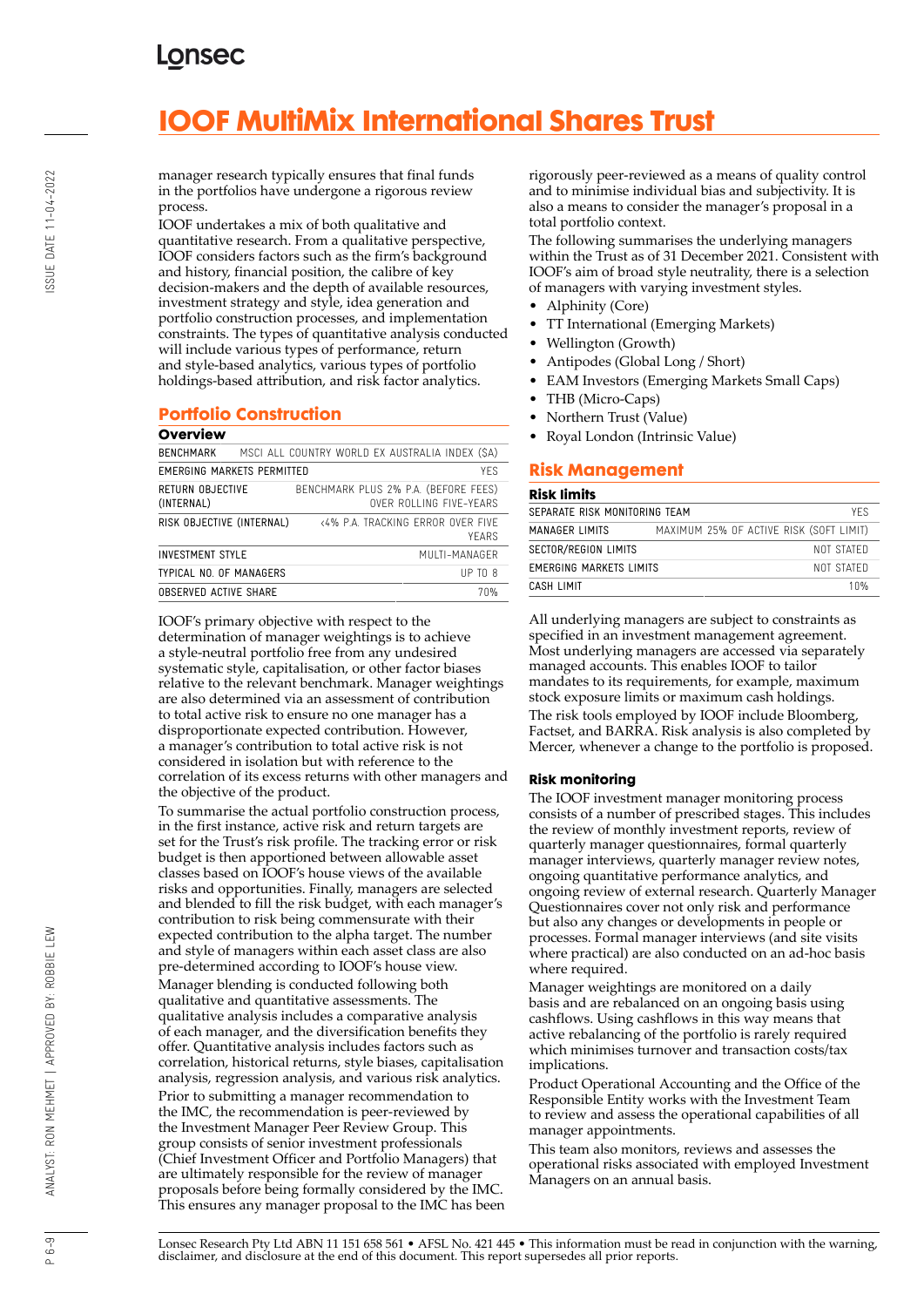# **IOOF MultiMix International Shares Trust**

Operational due diligence includes a review of the systems, policies, processes, and resources managers have in place to monitor and manage operational risk exposures. Reviews typically focus on the below areas:

- Professional indemnity insurance
- Auditing Practices (with reference to GS007 requirements)
- Organisational structures
- Business Continuity Management
- Policy Summaries
- Risk Management Approaches
- Investment Compliance
- Breaches & Incidents

#### **Implementation**

Portfolio allocations are monitored daily and rebalanced as necessary (subject to a tolerance range of +/-3% at the asset class level and +/-5% at the manager level). Cashflows are actively used to rebalance the portfolio on an ongoing basis, so the tolerance bands are rarely breached. Cashflows are allocated using a proprietary cashflow management system which allows for straight through processing to underlying investment managers.

External transition managers are appointed from a panel at 'arm's length' to ensure that objectivity is maintained. Custody, unit pricing, registry and financial reporting functions are outsourced to various parties including IOOF and BNP Paribas.

#### **Currency Management**

The Manager has discretion in what portion of its underlying portfolio will be hedged back to the Australian Dollar. Consequently, returns will often be partially affected by movements in the Australian Dollar versus other currencies globally.

Currency hedging will typically take place within the underlying mandates, with the exception of the global equities asset class where currency hedging is undertaken via an overlap on the aggregate portfolio.

### **Risks**

**An investment in the Trust carries a number of standard investment risks associated with investment markets. These include economic, market, political, legal, tax and regulatory risks. Investors should read the PDS before making a decision to invest or not invest. Lonsec considers the major risks to be:**

#### **Market risk**

Investment returns are influenced by the performance of the market as a whole. This means that your investments can be affected by things like changes in interest rates, investor sentiment and global events, depending on which markets or asset classes you invest in and the timeframe you are considering.

#### **Security and investment-specific risk**

Within each asset class and each fund, individual securities like mortgages, shares, fixed interest securities, or hybrid securities can be affected by risks that are specific to that investment or that security. For example, the value of a company's shares can be influenced by changes in company management, its business environment, or profitability. These risks can also impact the company's ability to repay its debt.

#### **Currency risk**

Investments in global markets or securities which are denominated in foreign currencies give rise to foreign currency exposure. This means that the value of these investments will vary depending on changes in the exchange rate.

#### **Emerging market risk**

Emerging market companies generally have greater market risk (i.e. beta). Accordingly, investors should be mindful of the potential for sharper movements in market price of these investments.

#### **Liquidity risk**

In some cases, global equities may present low liquidity in particular regions relative to 'deep' markets like the U.S. Emerging markets and small-cap stocks may display low liquidity due to low volume and fewer market participants compared to the major bourses of developed markets.

#### **Other risks**

Please refer to the Trust's PDS for more details on items identified by the Responsible Entity and Manager including Liquidity Risk, Counterparty Risk, Legal and Regulatory Risk.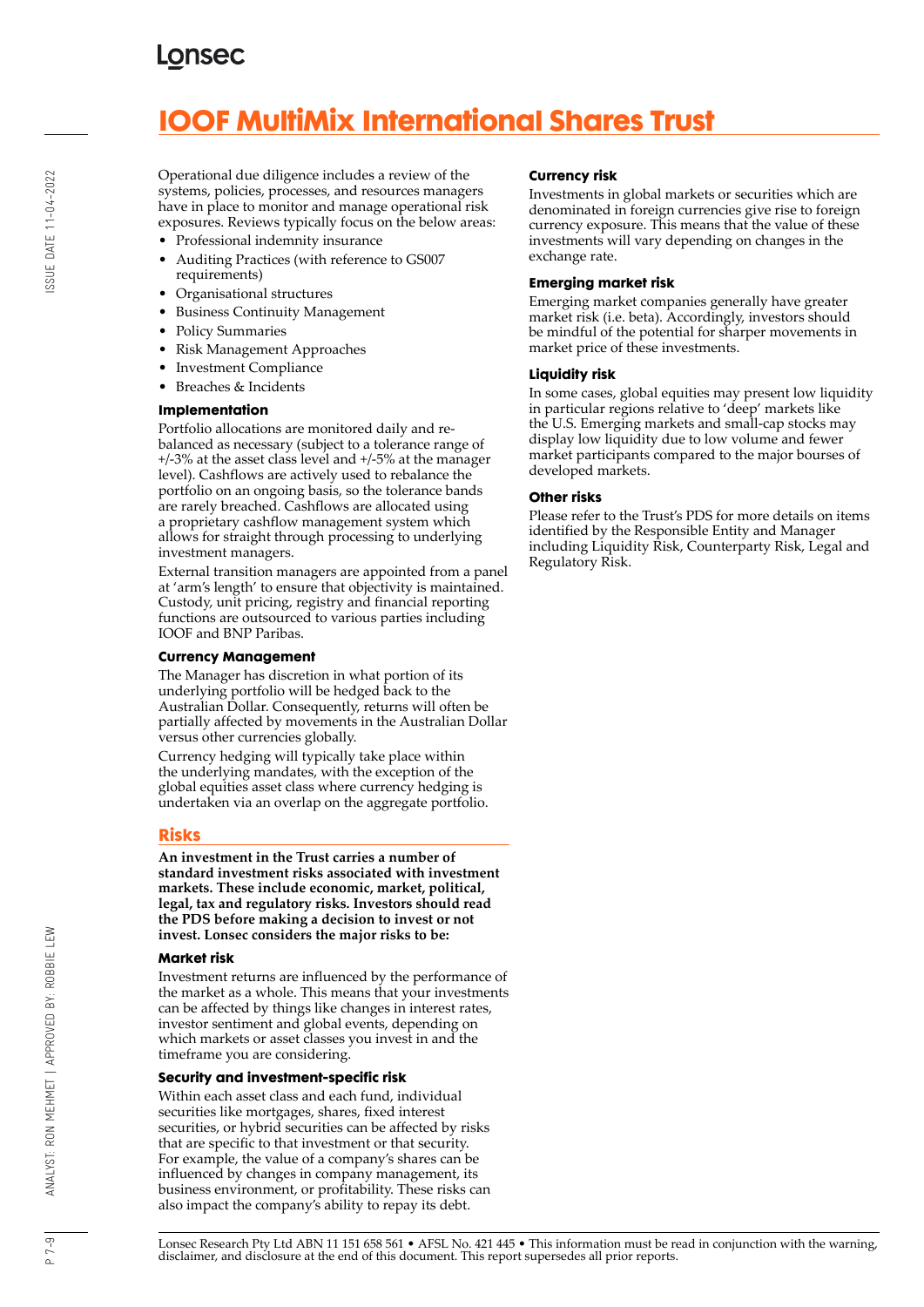# **IOOF MultiMix International Shares Trust**

## **Quantitative Performance Analysis - annualised after-fee % returns (at 31-1-2022)**

#### **Performance metrics**

| *************************   |             |             |             |             |             |             |             |             |
|-----------------------------|-------------|-------------|-------------|-------------|-------------|-------------|-------------|-------------|
|                             | 1 YR        |             | 3 YR        |             | 5 YR        |             | 10 YR       |             |
|                             | <b>FUND</b> | PEER MEDIAN | <b>FUND</b> | PEER MEDIAN | <b>FUND</b> | PEER MEDIAN | <b>FUND</b> | PEER MEDIAN |
| PERFORMANCE (% PA)          | 17.52       | 20.16       | 15.13       | 15.57       | 13.15       | 13.28       | 14.63       | 14.77       |
| STANDARD DEVIATION (% PA)   | 8.40        | 8.40        | 9.87        | 11.30       | 9.41        | 10.49       | 9.48        | 10.74       |
| EXCESS RETURN (% PA)        | $-6.07$     | $-3.66$     | $-1.77$     | $-1.55$     | $-1.32$     | $-1.05$     | $-0.82$     | $-1.02$     |
| OUTPERFORMANCE RATIO (% PA) | 25.00       | 41.67       | 44.44       | 41.67       | 46.67       | 45.00       | 49.17       | 46.67       |
| WORST DRAWDOWN (%)          | $-3.39$     | $-3.37$     | $-10.68$    | $-13.66$    | $-10.68$    | $-13.66$    | $-10.68$    | $-13.66$    |
| TIME TO RECOVERY (MTHS)     | 3           | 3           | 8           |             | 8           | 11          | 8           | 11          |
| SHARPF RATIO                | 2.08        | 2.26        | 1.48        | 1.34        | 1.28        | 1.19        | 1.34        | 1.18        |
| INFORMATION RATIO           | $-3.09$     | $-0.88$     | $-0.76$     | $-0.52$     | $-0.59$     | $-0.56$     | $-0.40$     | $-0.45$     |
| TRACKING ERROR (% PA)       | 1.96        | 2.80        | 2.33        | 2.52        | 2.25        | 2.25        | 2.07        | 2.11        |

PRODUCT: IOOF MULTIMIX INTERNATIONAL SHARES TRUST

LONSEC PEER GROUP: GLOBAL EQUITIES - GLOBAL LARGE CAP - MULTI-MANAGER PRODUCT BENCHMARK: MSCI AC WORLD EX AUSTRALIA NR INDEX AUD CASH BENCHMARK: BLOOMBERG AUSBOND BANK BILL INDEX AUD TIME TO RECOVERY: NR - NOT RECOVERED, DASH - NO DRAWDOWN DURING PERIOD

#### **Growth of \$10,000 over 10 years**



..... MSCI AC WORLD EX AUSTRALIA NR INDEX AUD



### **Risk-return chart over three years**



OIOOF MULTIMIX INTERNATIONAL SHARES TRUST

◆ MSCI AC WORLD EX AUSTRALIA NR INDEX AUD

**APEER MEDIAN** 

· PEERS

#### **Outperformance consistency**



Lonsec Research Pty Ltd ABN 11 151 658 561 • AFSL No. 421 445 • This information must be read in conjunction with the warning, disclaimer, and disclosure at the end of this document. This report supersedes all prior reports.